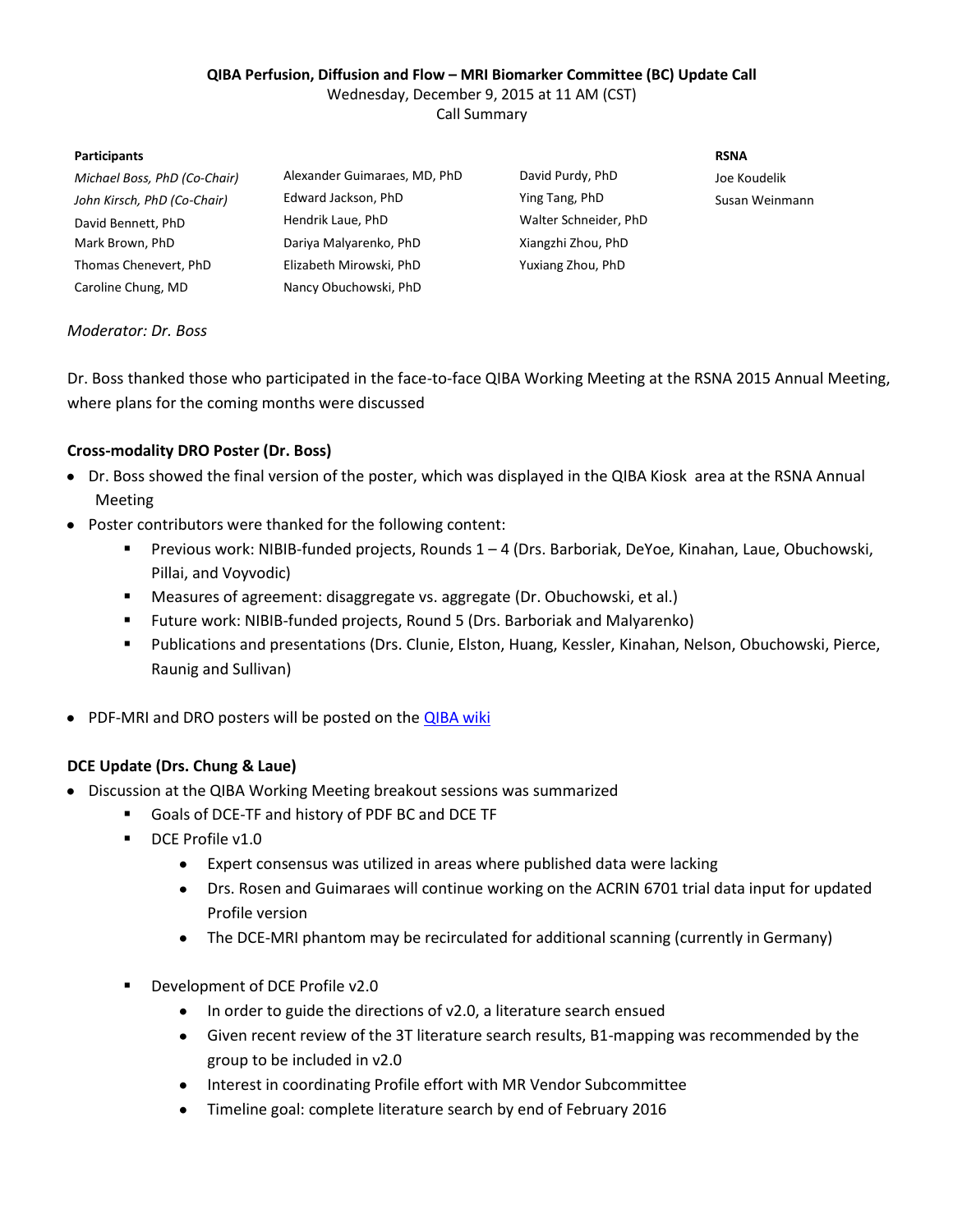- Use of DRO to validate analysis methodology as part of the Profile
	- Test open source software packages for DCE-analysis on DROs
- Potential groundwork projects: 3T multisite study
	- B1 mapping using QIBA DCE phantom
	- 20 vs. 30 degree flip angle evaluation using phantoms (QIBA DCE, flow) and DRO
- Topics for future calls:
	- Use DRO to test individual analysis approaches vs. commercial software
	- $\bullet$  B1 mapping vendor software availability
	- Unpublished test-retest studies: Drs. Jayashree and Uulke
- Dr. Jackson will work with Dr. Chung regarding access to phantoms
- Interested QIBA Members were encouraged to visit the QIDW at: <https://www.rsna.org/QIDW/> to view data resulting from groundwork projects

# **DSC Update**

- One Round 5 project investigates designs for a DSC phantom, which was discussed at the face-to-face QIBA Working Meeting at the RSNA 2015 Annual Meeting
- Drs. Mirowski, Wu, Erickson, et al. discussed components to be included in the phantom as well as a timeline of deliverables
- Drs. Wu and Erickson to continue discussion on future call, as this group is very early in its developmental stage

# **DWI Update**

- **ADC Phantom Paper**
	- Dr. Boss presented at the RSNA Annual Meeting
		- Standardized image analysis performed
			- $\bullet$ Regions for interest (ROIs) draw in diffusion-weighted images
			- ADCs calculated from mean signal within ROI in 5 slides across b-values over 4 passes  $\bullet$
		- **Excellent scanner repeatability observed**
		- **Interscanner reproducibility**
		- **Effect of higher and larger number of b-values analyzed**
		- Lower ADCs require higher b-values
		- **Up Next:** 
			- Rich dataset already collected, analysis ongoing  $\bullet$ 
				- **•** Orientation data
				- **EXECUTE:** Longitudinal reproducibility
				- **Multiple scanners at sites**
			- Need to look at all collected data across vendors and field sites 4 GB of data still needs to be analyzed in efforts to identify performance placeholder figures/numbers
			- Catalog data and identify any gaps
			- Extend analysis to  $4<sup>th</sup>$  vendor
			- More 1.5 T data
		- Over next 3 6 months: draft paper on prototype phantom data changes in imaging protocol and production phantom